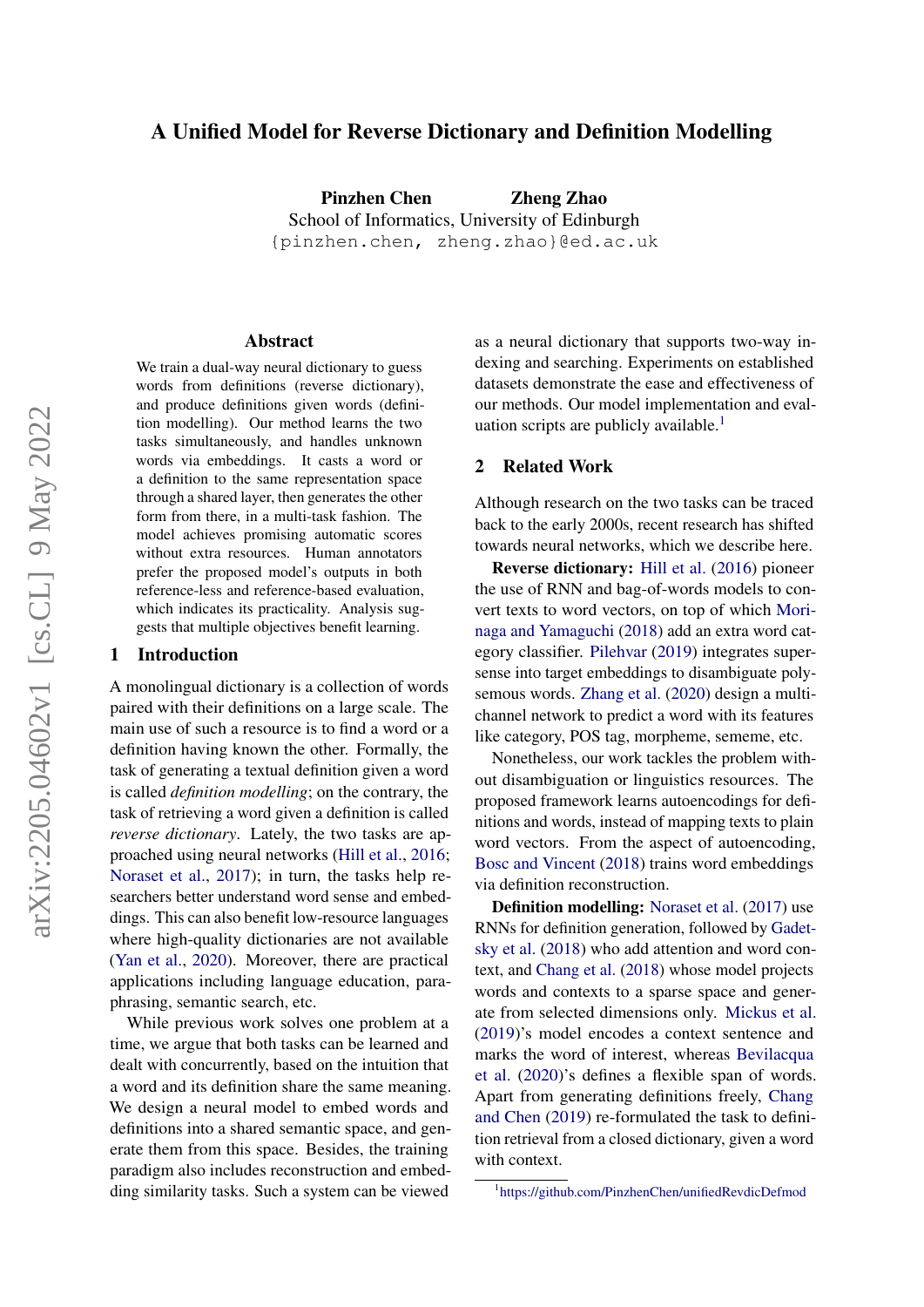## 3 Methodology

## 3.1 A unified model with multi-task training

In human languages, a word and its definition share the same meaning, despite being represented by different tokens. When approached using a neural method, we hypothesize that a word and its definition can be encoded into a consistent embedding in a semantic space too. This gives rise to our core architecture in the paper: a model that transforms inputs into a shared embedding space that can represent both words and definitions. We then have downstream networks that convert the shared embeddings back to words or definitions. Essentially, a shared representation can be viewed as an autoencoding of the "meaning" of a word and its definition. In the learning process, definition modelling and reverse dictionary are jointly trained to aid each other. At inference time, only half of the network needs to be used.

<span id="page-1-0"></span>

Figure 1: An illustration of our designed model.

The proposed architecture with four sub-task workflows are illustrated in Figure [1.](#page-1-0) The autoencoding capability is accomplished through a shared linear layer *L*share between the encoder and the decoder networks, the output of which is the encoded words and definitions. We use linear layers  $L_{in}$  and  $L_{out}$  to process words  $W_{in}$  and  $W_{out}$  before and after the shared layer. Likewise, we have definitions  $D_{in}$  and  $D_{out}$  converted to and from the shared layer, using Transformer blocks  $T_{in}$  and *T*out [\(Vaswani et al.,](#page-5-2) [2017\)](#page-5-2). In addition, we encourage the shared layer's representations of the input word  $W_{in}$  and definition  $D_{in}$  to be as close as possible. The Transformer blocks operate on

self-attention but not encoder-decoder attention.

With a word embedding distance embed\_dist and a token loss token\_loss, canonical reverse dictionary and definition modelling will have losses:

$$
\mathcal{L}_{\text{revdic}} = \text{embed\_dist}(W_{gold}, L_{out}(L_{share}(T_{in}(D_{in}))))
$$
  

$$
\mathcal{L}_{\text{defined}} = \text{token\_loss}(D_{gold}, T_{out}(L_{share}(L_{in}(W_{in}))))
$$

Our model also optimizes on the losses from word and definition autoencoding:

$$
\mathcal{L}_{\text{wordAE}} = \text{embed\_dist}(W_{gold}, L_{out}(L_{share}(L_{in}(W_{in}))))
$$
  

$$
\mathcal{L}_{\text{defAE}} = \text{token\_loss}(D_{gold}, T_{out}(L_{share}(T_{in}(D_{in}))))
$$

The distance between the shared word and definition representations is calculated as:

$$
\mathcal{L}_{sim} = \text{embed\_dist}(L_{share}(T_{in}(D_{in})), L_{share}(L_{in}(W_{in})))
$$

Finally, our training minimizes the overall objective that includes all losses weighted equally:

$$
\mathcal{L} = \mathcal{L}_{\text{revdic}} + \mathcal{L}_{\text{defmod}} + \mathcal{L}_{\text{wordAE}} + \mathcal{L}_{\text{defAE}} + \mathcal{L}_{\text{sim}}
$$

#### 3.2 Word-sense disambiguation

A word is usually associated with multiple definitions due to the presence of polysemy, sense granularity, etc. In our practice, the one-to-many word-definition relationship does not harm reverse dictionary, where our model can master mapping different definitions into the same word vector. It is problematic for definition modelling, as telling the exact word sense without context is hard. Thus, we embed words in their usage context (provided by the data we use) using BERT [\(Devlin et al.,](#page-4-10) [2019\)](#page-4-10). Since it operates on sub-words, we sum up the sub-word embeddings for each word.

### 4 Experiments and Results

### 4.1 Data and evaluation

HILL: we evaluate reverse dictionary on [Hill et al.](#page-4-0) [\(2016\)](#page-4-0)'s English data. There are roughly 100k words and 900k word-definition pairs. Three test sets are present to test a system's memorizing and generalizing capabilities: 500 *seen* pairs from training data, 500 *unseen* pairs, and 200 *human description* pairs. The evaluation metrics are ranking accuracies at 1, 10 and 100, as well as the median and standard deviation of the target words' ranks.<sup>[2](#page-1-1)</sup>

CHANG: definition modelling is experimented on [Chang and Chen](#page-4-9) [\(2019\)](#page-4-9)'s data from the Oxford

<span id="page-1-1"></span><sup>&</sup>lt;sup>2</sup>Previous papers might use "standard deviation" and "rank variance" interchangeably. We stick to "standard deviation".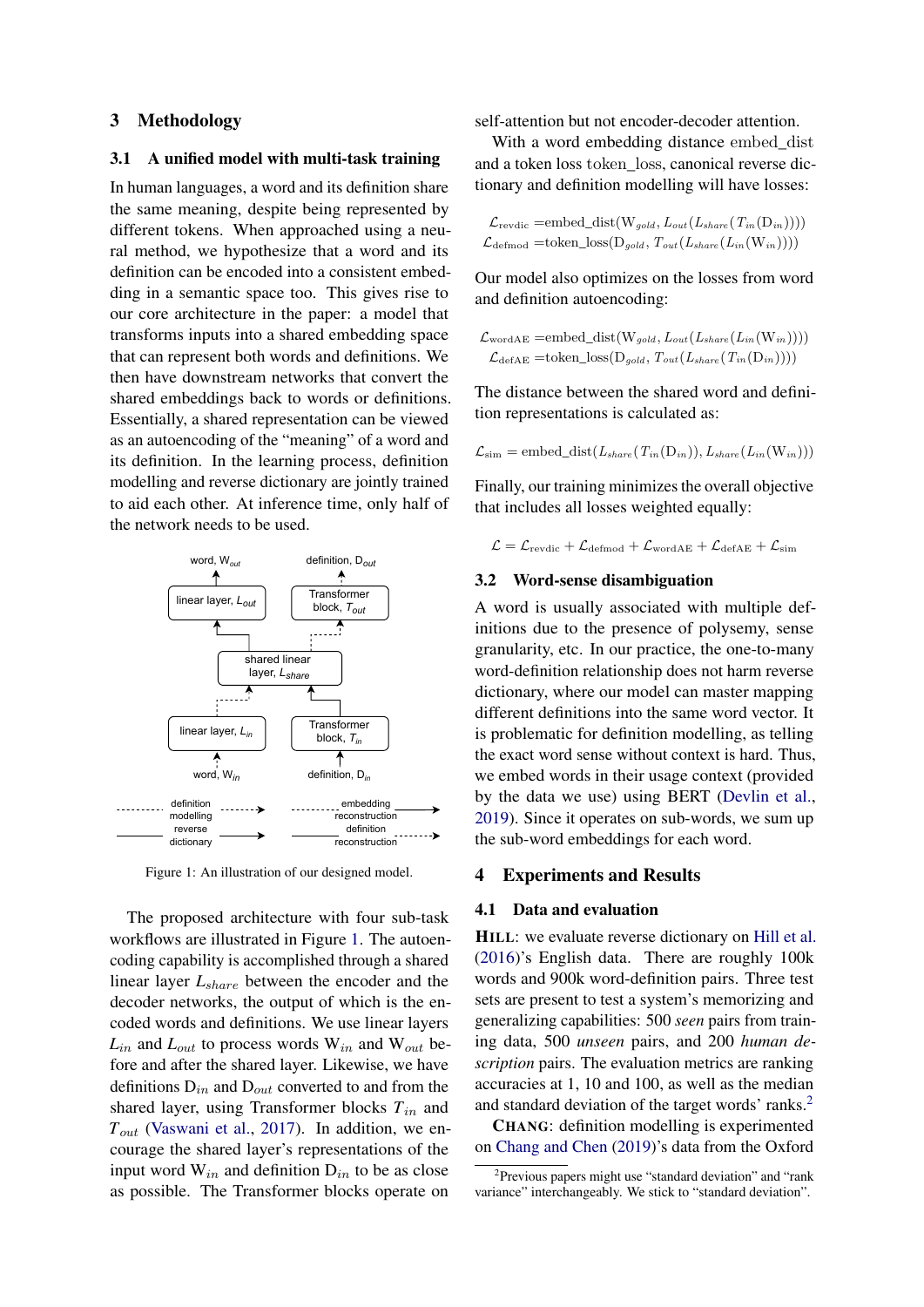<span id="page-2-0"></span>

|                | unseen |                     |                     | human description |      |               |                   |                          |
|----------------|--------|---------------------|---------------------|-------------------|------|---------------|-------------------|--------------------------|
|                | med.   | acc@                | rank real           |                   | med. | acc@          | rank real         |                          |
|                | rank   | 1/10/100            | $std.$ <sup>†</sup> | std.              | rank | 1/10/100      | std. $^{\dagger}$ | std.                     |
| OneLook.com    |        |                     |                     |                   | 5.5  | .33/.54/.76   | 332               |                          |
| bag-of-words   | 248    | .03/.13/.39         | 424                 | $\overline{a}$    | 22.  | .13/0.41/0.69 | 308               | $\overline{\phantom{a}}$ |
| <b>RNN</b>     | 171    | .03/0.15/0.42       | 404                 |                   | 17   | .14/0.40/0.73 | 274               |                          |
| category infer | 170    | .05/.19/.43         | 420                 |                   | 16   | .14/.41/.74   | 306               |                          |
| multi-sense    | 276    | .03/.14/.37         | 426                 |                   | 1000 | .01/0.04/0.18 | 404               |                          |
| super-sense    | 465    | .02/.11/.31         | 454                 |                   | 115  | .03/0.15/0.47 | 396               |                          |
| multi-channel  | 54     | $.09/0.29/0.58$ 358 |                     |                   | 2    | .32/0.64/0.88 | 203               |                          |
| Transformer    | 79     | .01/0.14/0.59       | 473                 | 125               | 27   | .05/0.23/0.87 | 332               | 49                       |
| unified        | 18     | .13/.39/.81         | 386                 | 93                | 4    | .22/0.64/0.97 | 183               | 30                       |
| + share embed  | 20     | .08/.36/.77         | 410                 | 99                | 4    | .23/0.65/0.97 | 183               | 32                       |

|                    | unseen |                     |  |
|--------------------|--------|---------------------|--|
|                    |        | <b>BLEU ROUGE-L</b> |  |
| <b>RNN</b>         | 1.7    | 15.8                |  |
| xSense             | 2.0    | 15.9                |  |
| <b>Transformer</b> | 2.4    | 17.9                |  |
| unified            | 2.2    | 18.5                |  |
| + share embed      | 3.0    | 20.2                |  |

(b) results on CHANG with past results from [Chang and Chen'](#page-4-9)s replicate.

(a) results on HILL with past results from [Zhang et al.'](#page-5-1)s re-run.†They force-set a rank larger than 100 to 1000; we follow suit for comparison, but also include the real std.

Table 1: Test performance of reverse dictionary [\(1a](#page-2-0) on the left) and definition modelling [\(1b](#page-2-0) on the right).

English Dictionary. Each instance is a tuple of a word, its usage (context), and a definition. The data has two splits: *seen* and *unseen*. The *seen* split has a training size of 556k, and a test set comprising 9.3k words with 151.3k context and definitions; the *unseen* split consists of 530k training instances, and the test set is 1k words paired with 16.0k context and definitions. The performance is measured by corpus BLEU from NLTK, and ROUGE-L  $F1<sup>3</sup>$  $F1<sup>3</sup>$  $F1<sup>3</sup>$ [\(Papineni et al.,](#page-4-11) [2002;](#page-4-11) [Lin,](#page-4-12) [2004;](#page-4-12) [Bird et al.,](#page-4-13) [2009\)](#page-4-13).

#### 4.2 The questionable *seen* test set

Understandably, a dictionary needs to "memorize" word entries, so both HILL and CHANG supply a *seen* test drawn from the training data. However, this is impractical in deep learning, for it implicitly encourages overfitting. Moreover, the foremost goal of building a neural dictionary is not to memorize seen words; otherwise a traditional rule-based one suffices. Hence, we omit evaluation on the *seen* tests and request future research to not focus on it.

### 4.3 System configurations

Our baseline is a 4-layer Transformer block: a Transformer encoder for reverse dictionary, and a Transformer decoder for definition modelling. Encoder-decoder attention is not present in any system. Hyperparameters are detailed in Appendix [A.](#page-5-3) We apply a whitespace tokenizer to split all training definitions into an open vocabulary. We use mean squared error (MSE) as the distance function for embeddings, and cross-entropy for definition tokens (the baseline fails to converge with cosine similarity on embeddings).

Our proposed model essentially joins and trains the above two Transformer baselines. The shared layer has the same size as the input embeddings and a residual connection [\(He et al.,](#page-4-14) [2016\)](#page-4-14). As an additional variant, we tie both Transformer blocks' embedding and output layers [\(Press and Wolf,](#page-4-15) [2017\)](#page-4-15). This is only possible with our multi-task framework, since a vanilla Transformer block will have either an encoder or decoder embedding layer but not both. The unified model optimizes roughly twice as many parameters as a single-task baseline; in other words, to perform both tasks, our systems have the same size as the baseline models.

For reverse dictionary, we compare with a number of existing works on HILL: OneLook.com, bag-of-words, RNN [\(Hill et al.,](#page-4-0) [2016\)](#page-4-0), category inference [\(Morinaga and Yamaguchi,](#page-4-2) [2018\)](#page-4-2), multisense [\(Kartsaklis et al.,](#page-4-16) [2018\)](#page-4-16), super-sense [\(Pile](#page-4-3)[hvar,](#page-4-3) [2019\)](#page-4-3) and multi-channel [\(Zhang et al.,](#page-5-1) [2020\)](#page-5-1). Following [Zhang et al.](#page-5-1) [\(2020\)](#page-5-1)'s treatment, we embed target words with 300d *word2vec* [\(Mikolov](#page-4-17) [et al.,](#page-4-17) [2013\)](#page-4-17), but definition tokens are encoded from one-hot to 256d, instead of pretrained embeddings. Such an embedding choice ensures a fair comparison to previous works.

For definition modelling on CHANG, words are embedded by 768d *BERT-base-uncased*, while definition tokens are one-hot. We include RNN [\(No](#page-4-1)[raset et al.,](#page-4-1) [2017\)](#page-4-1) and xSense [\(Chang et al.,](#page-4-6) [2018\)](#page-4-6) for reference but not [Chang and Chen](#page-4-9) [\(2019\)](#page-4-9)'s results from an oracle retrieval experiment.

#### 4.4 Results

Reverse dictionary results in Table [1a](#page-2-0) show a solid baseline, which our proposed models significantly improve upon. Compared to previous works, we obtain the best ranking and accuracies on *unseen* words. On *human descriptions* our models yield compelling accuracies with the best standard deviation, indicating a consistent performance.

<span id="page-2-1"></span><sup>3</sup> <https://github.com/pltrdy/rouge>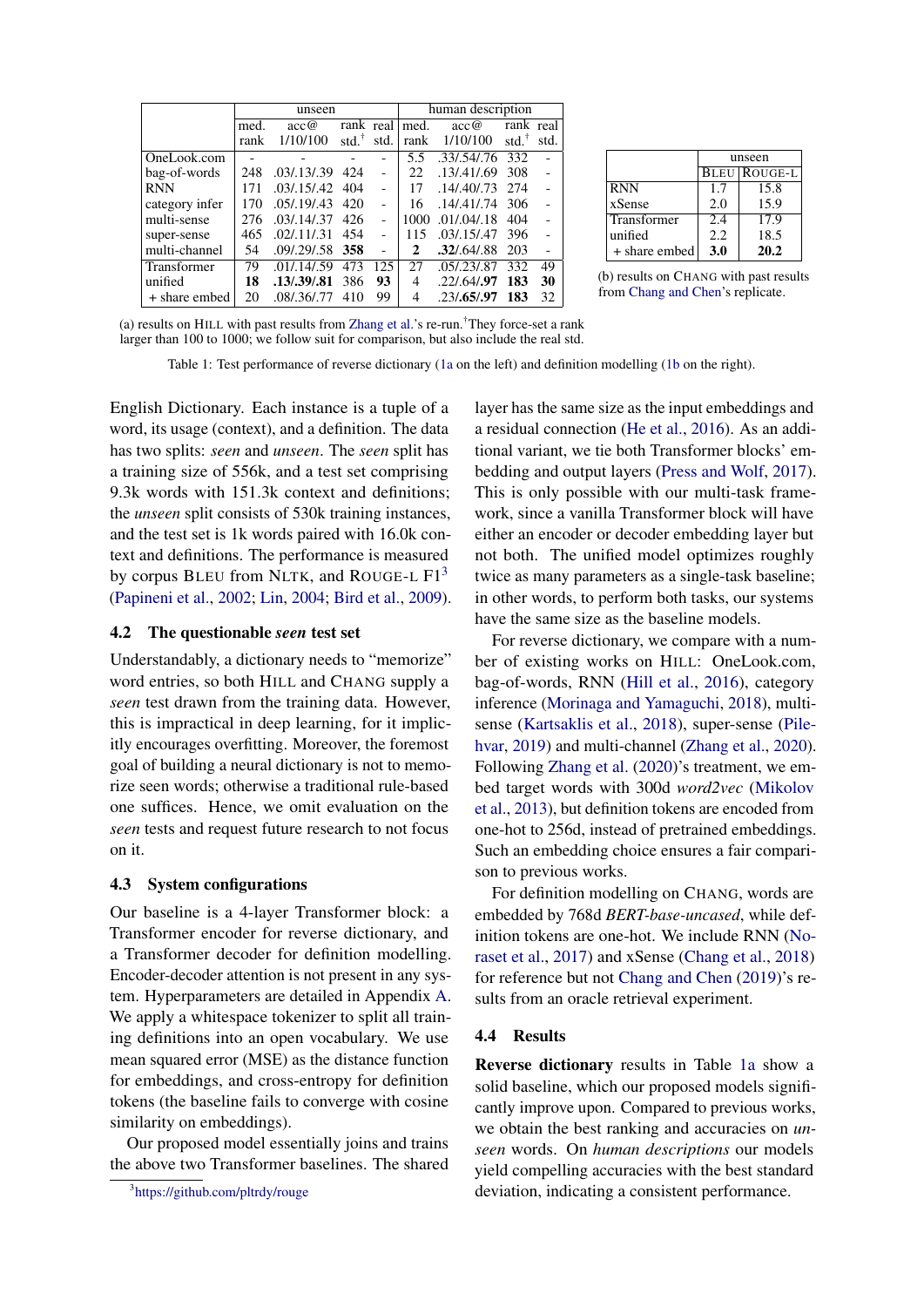One highlight is that our model attains a superior position without extra linguistic resources, other than a word embedder which is always used in previous research. Consequently, ours can be a concluded as a more generic method for this task.

Definition modelling results are in Table [1b.](#page-2-0) On the *unseen* test, our model with tied embeddings achieves state-of-the-art BLEU and ROUGE-L. The model without it has performance similar to the baseline. Nonetheless, the single-digit BLEU hints that the quality of the generation is overall poor.

### 5 Analysis and Discussions

#### 5.1 Shared embeddings and the vocabulary

For definition modelling, a shared embedding and output layer brings significant improvement to our proposed approach, but in reverse dictionary, our models arrive at desirable results without it. This is reasonable as well-trained embedding and output layers particularly benefit language generation. It further indicates that our multi-task approach is useful, whereby all embedding and output layers share the same weights, in the Transformer submodels for the two tasks.

We have used an open vocabulary, which has weaknesses like being oversized and vulnerable to unknown tokens. Therefore, we add a model with a 25k unigram SentencePiece vocabulary [\(Kudo](#page-4-18) [and Richardson,](#page-4-18) [2018\)](#page-4-18) to definition modelling. All other configurations remain the same as the bestperforming model. BLEU and ROUGE-L drop to 2.5 and 18.7, implying that an open vocabulary is not an issue in our earlier experiments.

#### 5.2 Human evaluation on definitions

For definition modelling, we notice that the low BLEU may not be indicative. As a further investigation, we conduct both reference-less and referencebased human evaluation, on the Transformer baseline and the best-performing unified model. In a *reference-less* evaluation, a human sees a source word, and picks the preferred definition output, whereas in a *reference-based* setting, a human sees the reference definition instead. In each setting, test instances are sampled, then the models' outputs are presented in a shuffled order to evaluators. Two annotators, in total, evaluated 80 test instances for each setting. We record the number of times each model is favoured over the other in Table [2.](#page-3-0)

Regardless of the evaluation settings, the human evaluators favour our model's outputs over the base-

<span id="page-3-0"></span>

|                                 |         | reference-less   reference-based |
|---------------------------------|---------|----------------------------------|
| Transformer                     | 25(31%) | $32(40\%)$                       |
| $ $ unified $+$ share embed $ $ | 50(63%) | 42(53%)                          |

Table 2: Chances a model's output is preferred by human evaluators. Columns do not add up to 80 (100%), because we do not count cases where both models output the same.

line's. Specifically in the reference-less evaluation, which resembles a real-life application of definition generation, our proposed model wins notably.

#### 5.3 Ablation studies on the objectives

Our models are trained with five objectives from five tasks: definition modelling and reverse dictionary, two reconstruction tasks and a shared embedding similarity task. We design an ablation study to understand how multi-task learning contributes to performance. We designate our unified model on HILL's reverse dictionary with shared embeddings a "5-task" model. From there, we exclude word and embedding reconstruction by disabling respective losses to form a "3-task" model. Further, we build a single-task model by removing definition modelling and embedding similarity losses. We then run similar experiments for definition modelling. We plot the statistics during training in Figure [2:](#page-3-1) embedding MSE against epochs for reverse dictionary, and generation cross-entropy against epochs for definition modelling. The curve plotting stops when validation does not improve.

<span id="page-3-1"></span>

As Figure [2a](#page-3-1) shows, the single-task HILL model does not converge, probably because in reverse dictionary the Transformer block is far away from the output end, and only receives small gradients from just one loss. The 3-task and 5-task models display similar losses, but the 3-task loss curve is smoother. In Figure [2b](#page-3-1) for definition modelling, the 3-task model trains the fastest, but 1-task and 5-task models reach better convergence. The analysis implies that training on two tasks is always beneficial, and reconstruction is helpful but not crucial.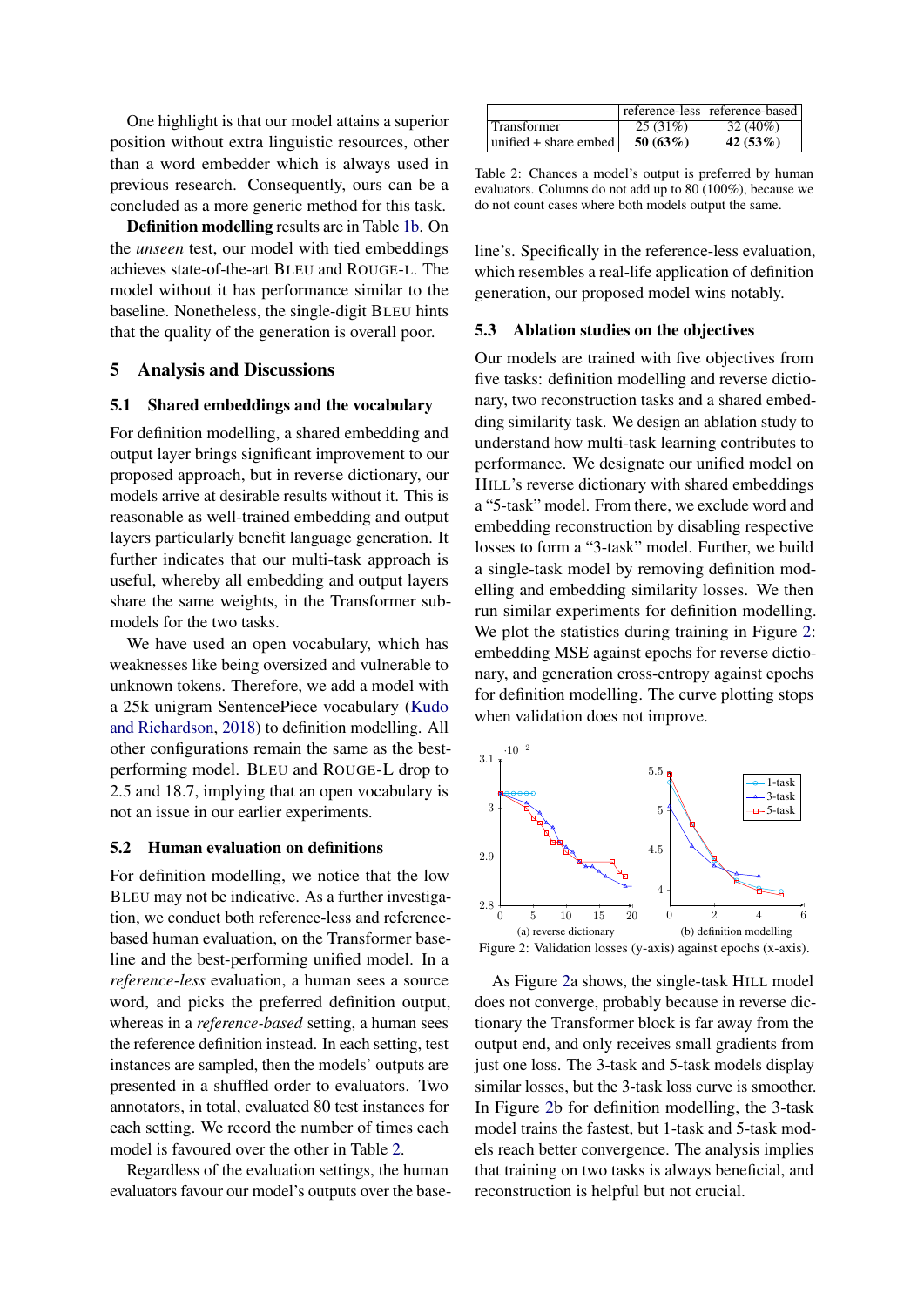# 6 Conclusion

We build a multi-task model for reverse dictionary and definition modelling. The approach records good numbers on public datasets. Also, our method delegates disambiguation to BERT and minimizes dependency on linguistic resources, so it can potentially be made cross-lingual and multilingual. A limitation is that the evaluation centres on English, without exploring low-resource languages.

### Acknowledgements

Pinzhen Chen is supported by funding from the European Union's Horizon 2020 research and innovation programme under grant agreement No 825303 (Bergamot). Zheng Zhao is supported by the UKRI Centre for Doctoral Training in Natural Language Processing (UKRI grant EP/S022481/1). This work reflects the view of the authors and not necessarily that of the funders.

### References

- <span id="page-4-8"></span>Michele Bevilacqua, Marco Maru, and Roberto Navigli. 2020. [Generationary or "how we went beyond](https://doi.org/10.18653/v1/2020.emnlp-main.585) [word sense inventories and learned to gloss".](https://doi.org/10.18653/v1/2020.emnlp-main.585) In *Proceedings of EMNLP*.
- <span id="page-4-13"></span>Steven Bird, Ewan Klein, and Edward Loper. 2009. *[Natural Language Processing with Python](https://www.oreilly.com/library/view/natural-language-processing/9780596803346/)*.
- <span id="page-4-4"></span>Tom Bosc and Pascal Vincent. 2018. [Auto-encoding](https://doi.org/10.18653/v1/D18-1181) [dictionary definitions into consistent word embed](https://doi.org/10.18653/v1/D18-1181)[dings.](https://doi.org/10.18653/v1/D18-1181) In *Proceedings of EMNLP*.
- <span id="page-4-9"></span>Ting-Yun Chang and Yun-Nung Chen. 2019. [What](https://doi.org/10.18653/v1/D19-1627) [does this word mean? explaining contextualized em](https://doi.org/10.18653/v1/D19-1627)[beddings with natural language definition.](https://doi.org/10.18653/v1/D19-1627) In *Proceedings of EMNLP-IJCNLP*.
- <span id="page-4-6"></span>Ting-Yun Chang, Ta-Chung Chi, Shang-Chi Tsai, and Yun-Nung Chen. 2018. [xSense: Learning sense](https://arxiv.org/pdf/1809.03348.pdf)[separated sparse representations and textual defini](https://arxiv.org/pdf/1809.03348.pdf)[tions for explainable word sense networks.](https://arxiv.org/pdf/1809.03348.pdf) *arXiv*.
- <span id="page-4-10"></span>Jacob Devlin, Ming-Wei Chang, Kenton Lee, and Kristina Toutanova. 2019. [BERT: Pre-training of](https://doi.org/10.18653/v1/N19-1423) [deep bidirectional transformers for language under](https://doi.org/10.18653/v1/N19-1423)[standing.](https://doi.org/10.18653/v1/N19-1423) In *Proceedings of NAACL*.
- <span id="page-4-5"></span>Artyom Gadetsky, Ilya Yakubovskiy, and Dmitry Vetrov. 2018. [Conditional generators of words defi](https://doi.org/10.18653/v1/P18-2043)[nitions.](https://doi.org/10.18653/v1/P18-2043) In *Proceedings of ACL*.
- <span id="page-4-14"></span>Kaiming He, Xiangyu Zhang, Shaoqing Ren, and Jian Sun. 2016. [Deep residual learning for image recog](https://doi.org/10.1109/CVPR.2016.90)[nition.](https://doi.org/10.1109/CVPR.2016.90) In *CVPR*.
- <span id="page-4-0"></span>Felix Hill, Kyunghyun Cho, Anna Korhonen, and Yoshua Bengio. 2016. [Learning to understand](https://doi.org/10.1162/tacl_a_00080) [phrases by embedding the dictionary.](https://doi.org/10.1162/tacl_a_00080) *TACL*, 4:17– 30.
- <span id="page-4-16"></span>Dimitri Kartsaklis, Mohammad Taher Pilehvar, and Nigel Collier. 2018. [Mapping text to knowledge](https://doi.org/10.18653/v1/D18-1221) [graph entities using multi-sense LSTMs.](https://doi.org/10.18653/v1/D18-1221) In *Proceedings of EMNLP*.
- <span id="page-4-20"></span>Diederik P. Kingma and Jimmy Ba. 2015. [Adam: A](http://arxiv.org/abs/1412.6980) [method for stochastic optimization.](http://arxiv.org/abs/1412.6980) In *ICLR*.
- <span id="page-4-18"></span>Taku Kudo and John Richardson. 2018. [SentencePiece:](https://doi.org/10.18653/v1/D18-2012) [A simple and language independent subword tok](https://doi.org/10.18653/v1/D18-2012)[enizer and detokenizer for neural text processing.](https://doi.org/10.18653/v1/D18-2012) In *Proceedings of EMNLP*.
- <span id="page-4-12"></span>Chin-Yew Lin. 2004. [ROUGE: A package for auto](https://aclanthology.org/W04-1013)[matic evaluation of summaries.](https://aclanthology.org/W04-1013) In *Text Summarization Branches Out*.
- <span id="page-4-7"></span>Timothee Mickus, Denis Paperno, and Matthieu Constant. 2019. [Mark my word: A sequence-to](https://aclanthology.org/W19-6201)[sequence approach to definition modeling.](https://aclanthology.org/W19-6201) In *Proceedings of the First NLPL Workshop on Deep Learning for Natural Language Processing*.
- <span id="page-4-17"></span>Tomás Mikolov, Kai Chen, Greg Corrado, and Jeffrey Dean. 2013. [Efficient estimation of word represen](http://arxiv.org/abs/1301.3781)[tations in vector space.](http://arxiv.org/abs/1301.3781) In *ICLR Workshop*.
- <span id="page-4-2"></span>Yuya Morinaga and Kazunori Yamaguchi. 2018. [Im](https://link.springer.com/chapter/10.1007/978-3-319-99972-2_44)[provement of reverse dictionary by tuning word vec](https://link.springer.com/chapter/10.1007/978-3-319-99972-2_44)[tors and category inference.](https://link.springer.com/chapter/10.1007/978-3-319-99972-2_44) In *International Conference on Information and Software Technologies*.
- <span id="page-4-1"></span>Thanapon Noraset, Chen Liang, Larry Birnbaum, and Doug Downey. 2017. [Definition modeling: Learn](http://aaai.org/ocs/index.php/AAAI/AAAI17/paper/view/14827)[ing to define word embeddings in natural language.](http://aaai.org/ocs/index.php/AAAI/AAAI17/paper/view/14827) In *Proceedings of AAAI*.
- <span id="page-4-11"></span>Kishore Papineni, Salim Roukos, Todd Ward, and Wei-Jing Zhu. 2002. [Bleu: a method for automatic eval](https://doi.org/10.3115/1073083.1073135)[uation of machine translation.](https://doi.org/10.3115/1073083.1073135) In *Proceedings of ACL*.
- <span id="page-4-19"></span>Adam Paszke, Sam Gross, Francisco Massa, Adam Lerer, James Bradbury, Gregory Chanan, Trevor Killeen, Zeming Lin, Natalia Gimelshein, Luca Antiga, Alban Desmaison, Andreas Kopf, Edward Yang, Zachary DeVito, Martin Raison, Alykhan Tejani, Sasank Chilamkurthy, Benoit Steiner, Lu Fang, Junjie Bai, and Soumith Chintala. 2019. [Pytorch:](http://papers.neurips.cc/paper/9015-pytorch-an-imperative-style-high-performance-deep-learning-library.pdf) [An imperative style, high-performance deep learn](http://papers.neurips.cc/paper/9015-pytorch-an-imperative-style-high-performance-deep-learning-library.pdf)[ing library.](http://papers.neurips.cc/paper/9015-pytorch-an-imperative-style-high-performance-deep-learning-library.pdf) In *NeurIPS*.
- <span id="page-4-3"></span>Mohammad Taher Pilehvar. 2019. [On the importance](https://doi.org/10.18653/v1/N19-1222) [of distinguishing word meaning representations: A](https://doi.org/10.18653/v1/N19-1222) [case study on reverse dictionary mapping.](https://doi.org/10.18653/v1/N19-1222) In *Proceedings of NAACL*.
- <span id="page-4-15"></span>Ofir Press and Lior Wolf. 2017. [Using the output em](https://aclanthology.org/E17-2025)[bedding to improve language models.](https://aclanthology.org/E17-2025) In *Proceedings of EACL*.